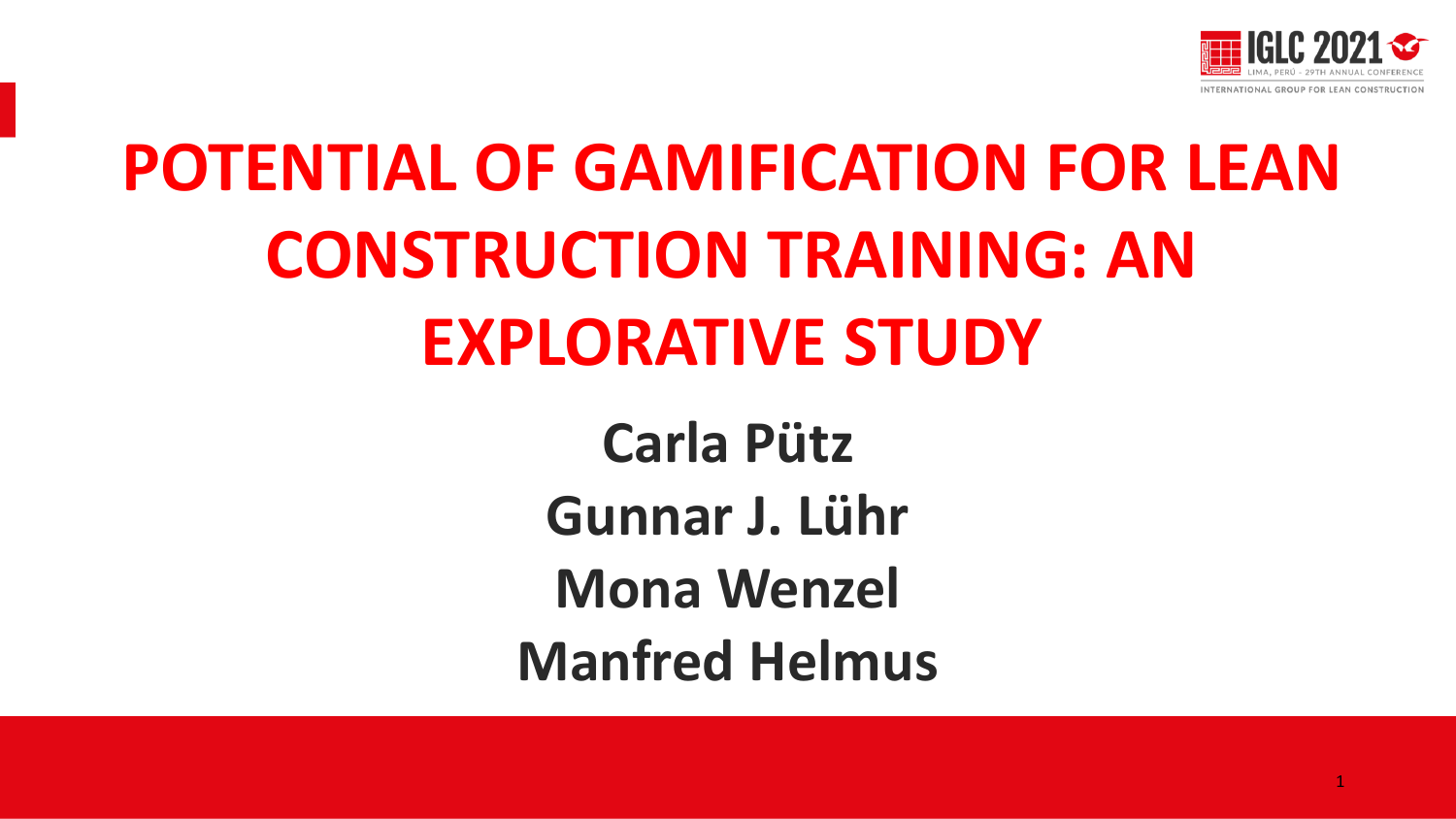

#### **Lean Construction = Continuous Improvement**



Continuous Improvement ≙ Continuous Change ≙ Common failure rates between 50 – 70 %

(Schaffer and Harvey, 1992, Balogun and Hailey; By 2005)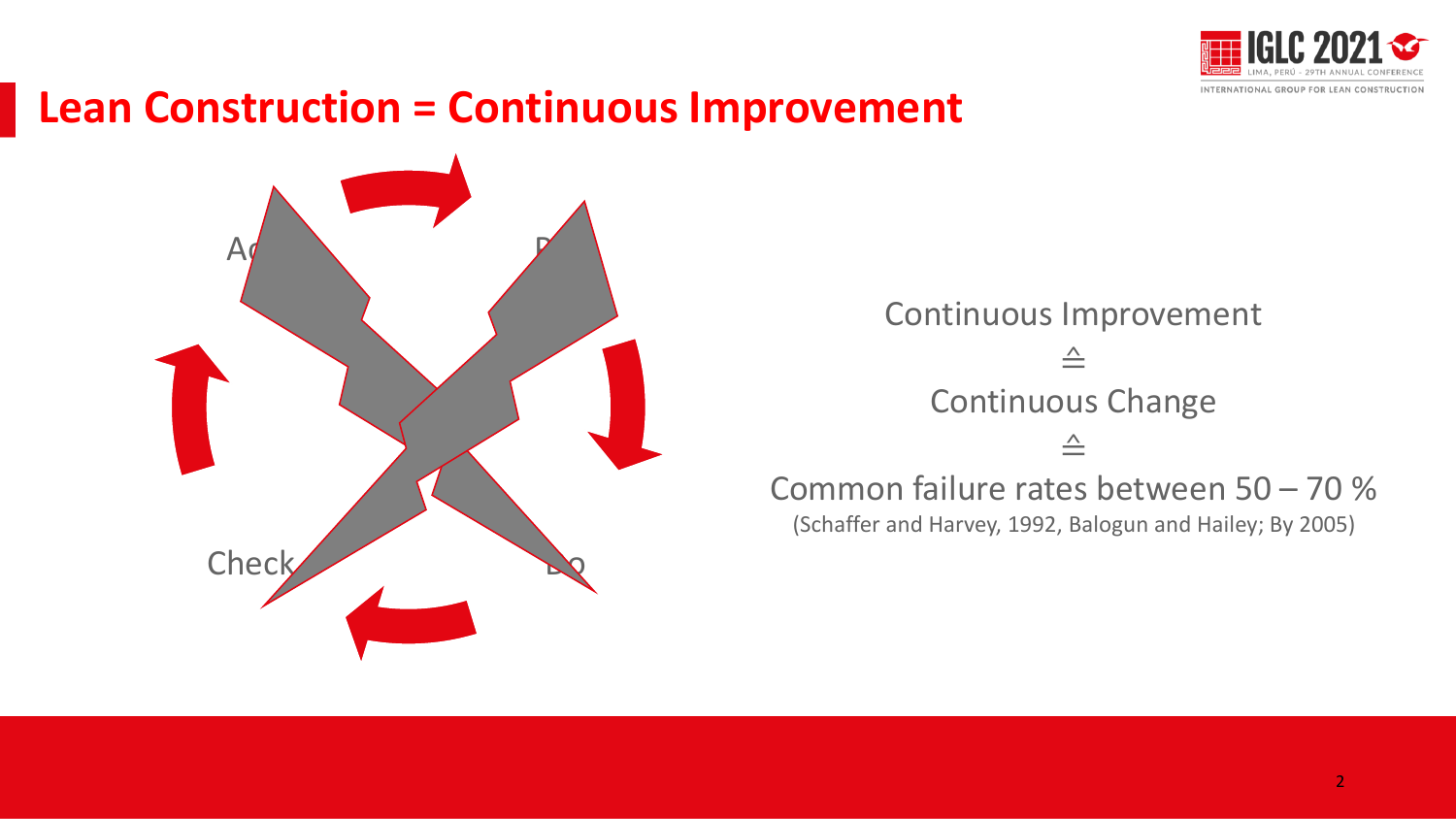

#### **ONE WAY TO CONDUCT CHANGE STRATEGICALLY**

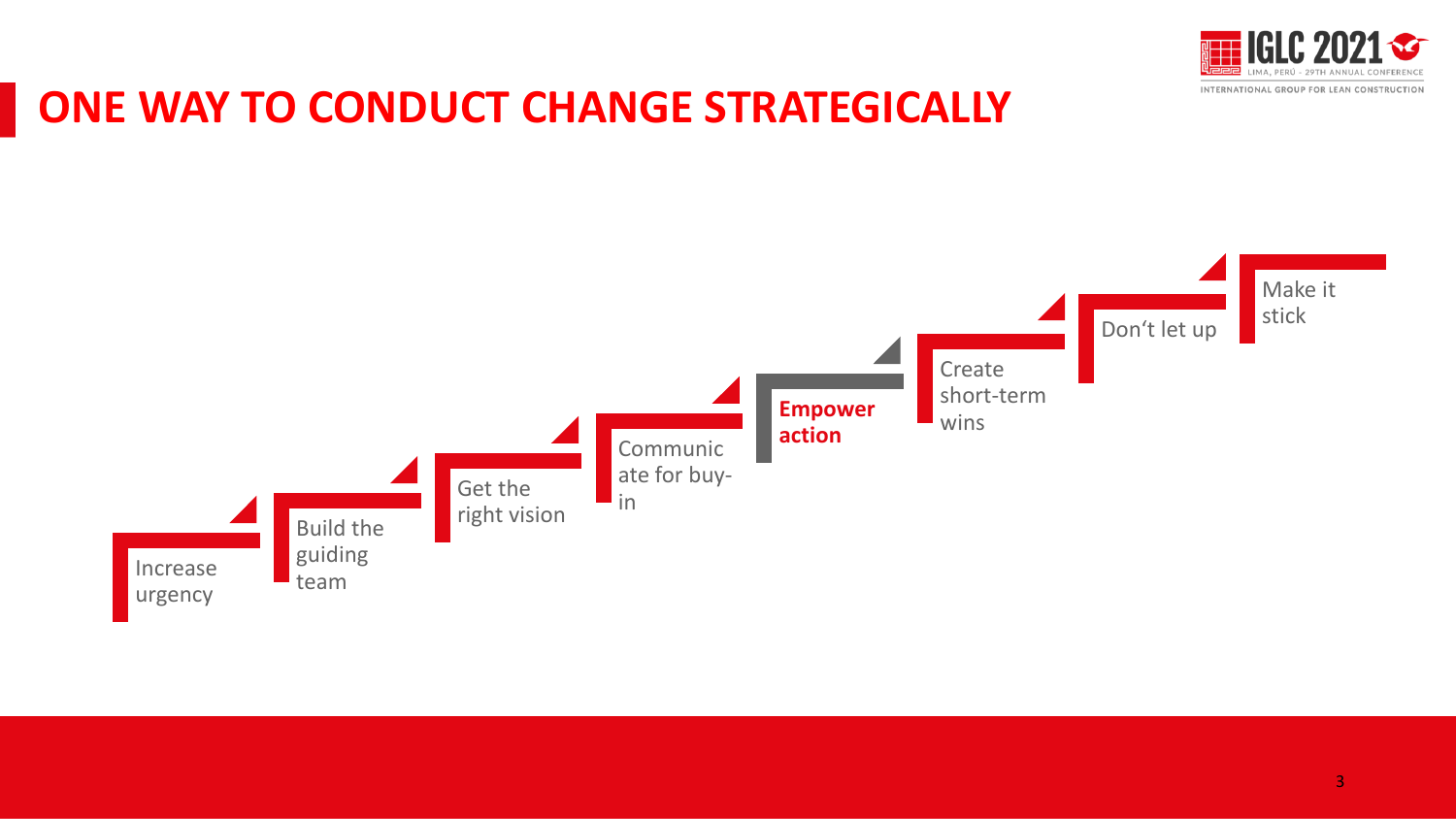

## **CONCEPT TO TEACH AND TO EMPOWER EMPLOYEES TO SUPPORT CHANGE PROCESSES**

GAMIFICATION

=

Concept to develop enthuiasm, motivation and commitment through elements from games (McGonigal 2012)

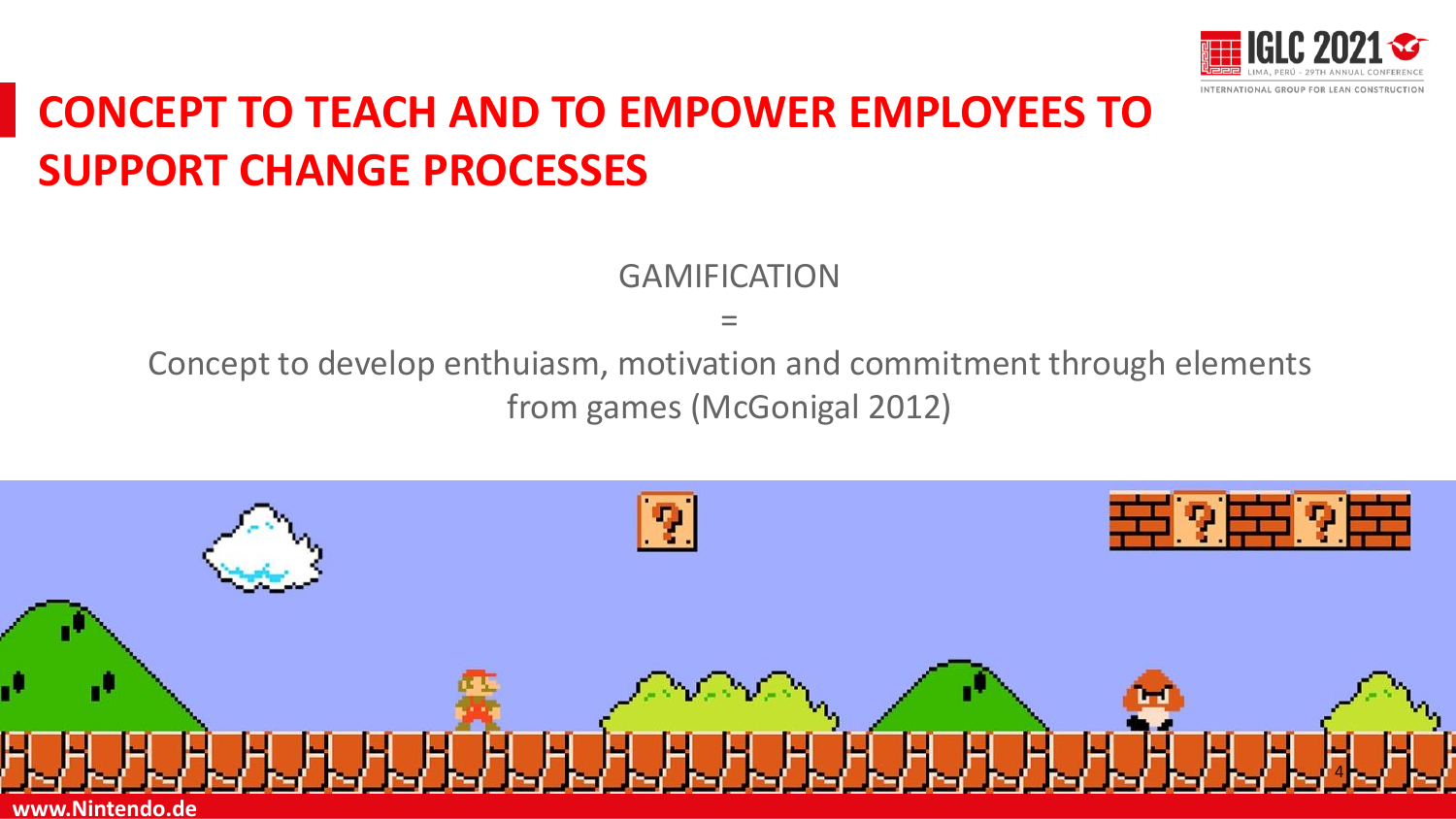

#### **WHAT IS GAMIFICATION**

#### GAMIFICATION

 $\frac{1}{2}$ 

#### USING GAME DESIGN ELEMENTS IN NON-GAME CONTEXTS

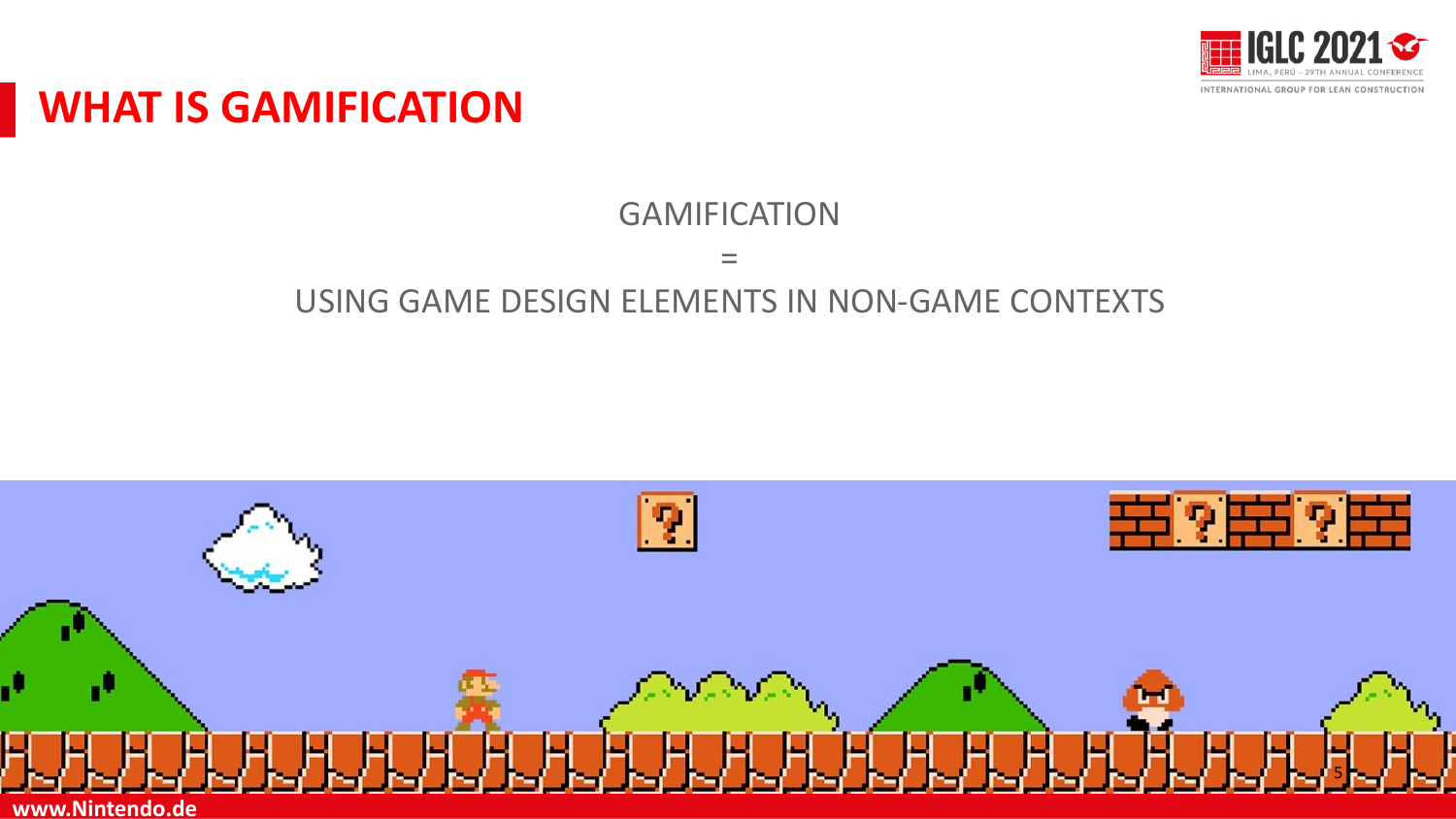

#### **WHAT IS GAMIFICATION**

#### GAMIFICATION ≠ SERIOUS GAMES

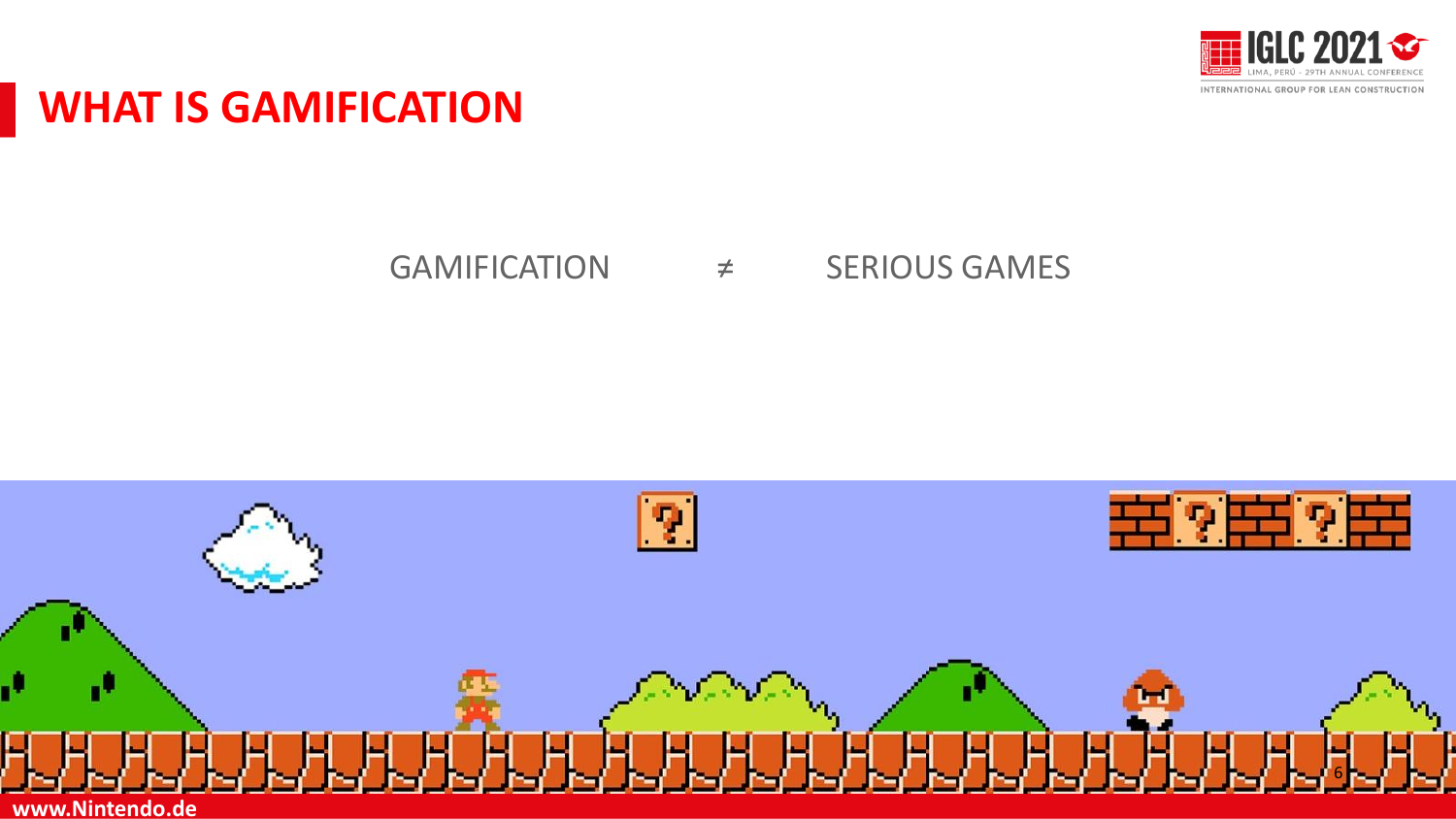

### **EXAMPLES FOR GAMIFICATION ELEMENTS**

| Game design<br>element | Definition                                                                                     | Recommendation                                                                                                        |
|------------------------|------------------------------------------------------------------------------------------------|-----------------------------------------------------------------------------------------------------------------------|
| <b>Badges</b>          | Visual icons signifying<br>achievements                                                        | Badges can visualize the success in<br>certain areas, e.g. in time completion, in<br>budget completion, good teamwork |
| Challenge              | Element to make users feel like<br>they earned their<br>achievement, e.g. testing<br>knowledge | Fulfilling the task (e.g. building a house<br>with game bricks) within the assigned<br>time range, budget and quality |
| Competition            | Chance for users to prove<br>themselves against others                                         | Teams compete against each other in<br>terms of time to complete task, number<br>of mistakes, budget and quality      |

**Table 1.** Examples for gamification elements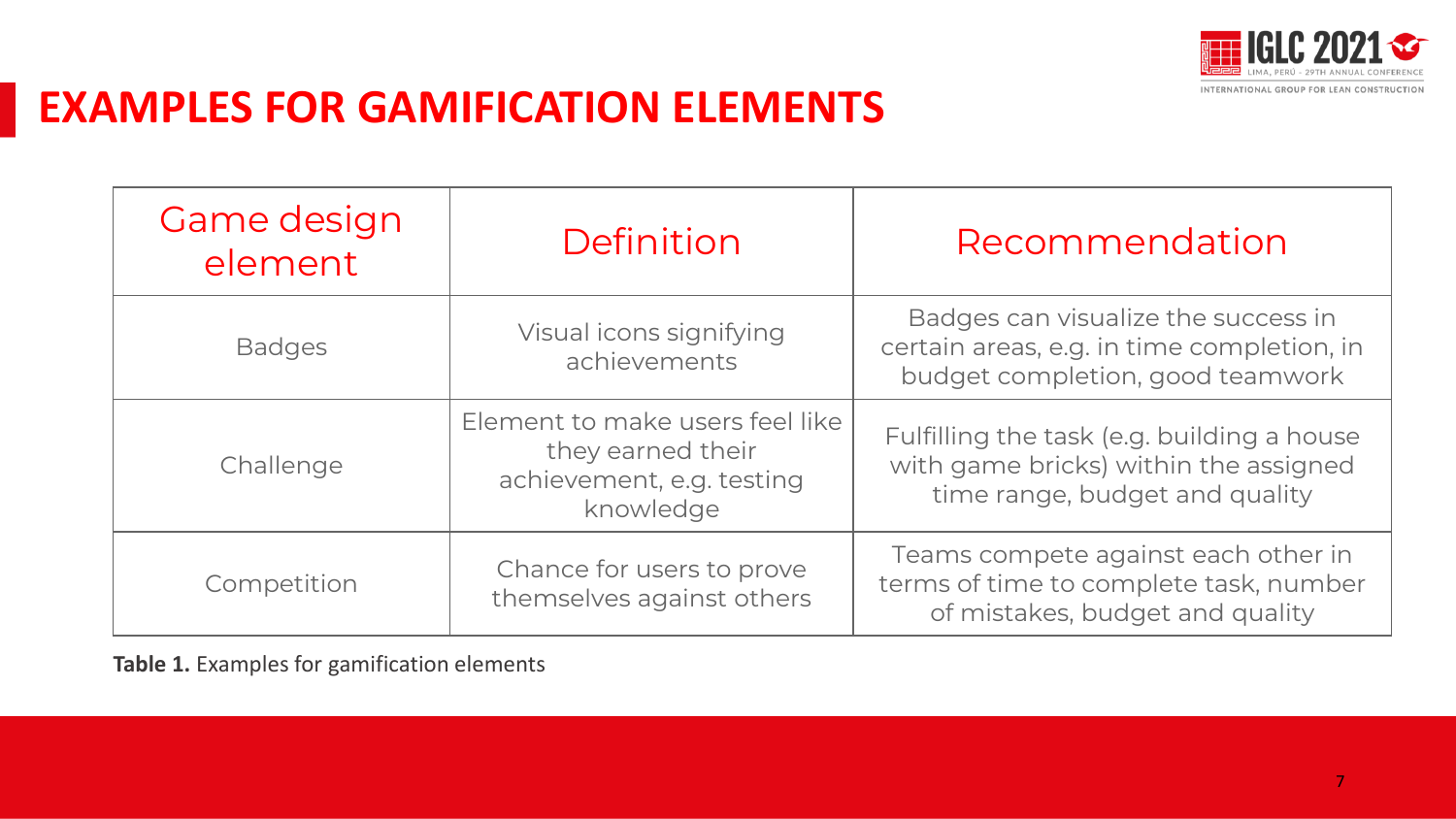

#### **LITERATURE REVIEW: LIST OF GAMIFICATION ELEMENTS**

Avatars 1,2,5 Badges 1,2,3,4,5,6 Chance 2,4,6 Challenge 2,3,4,5,6 Collecting 2,3,5,6 Competition 2,3,4,5,7 Content unlocking 2,3,6 Cooperation 2,4,5,6,7 Feedback loops 2,3,4,6,7 Gifting 2,3,4,6 Leader-boards 1,2,3,4,6 Points 1,2,3,6

Performance graph  $1,2$ Levels 2,3,4,5,6,7 Narrative 1,2,3,4,5,7 Rewards 2,3,6 Roles Scarcity<sup>2,6</sup> Status 3,5,7 Teams 2,3,6,7 Time pressure 3,5,7 Virtual goods 2,4,5 Win states 2,5

Sailer (2016)<sub>1</sub>, Werbach and Hunter (2012)<sub>2</sub>, Marczewski (2018)<sub>3</sub>, Wood and Reiners (2015)<sub>4</sub>, Blohm and Leimeister (2013)<sub>5</sub>, Zichermann and Cunningham (2011)<sup>6</sup> and Reeves and Read (2009)<sup>7</sup> 8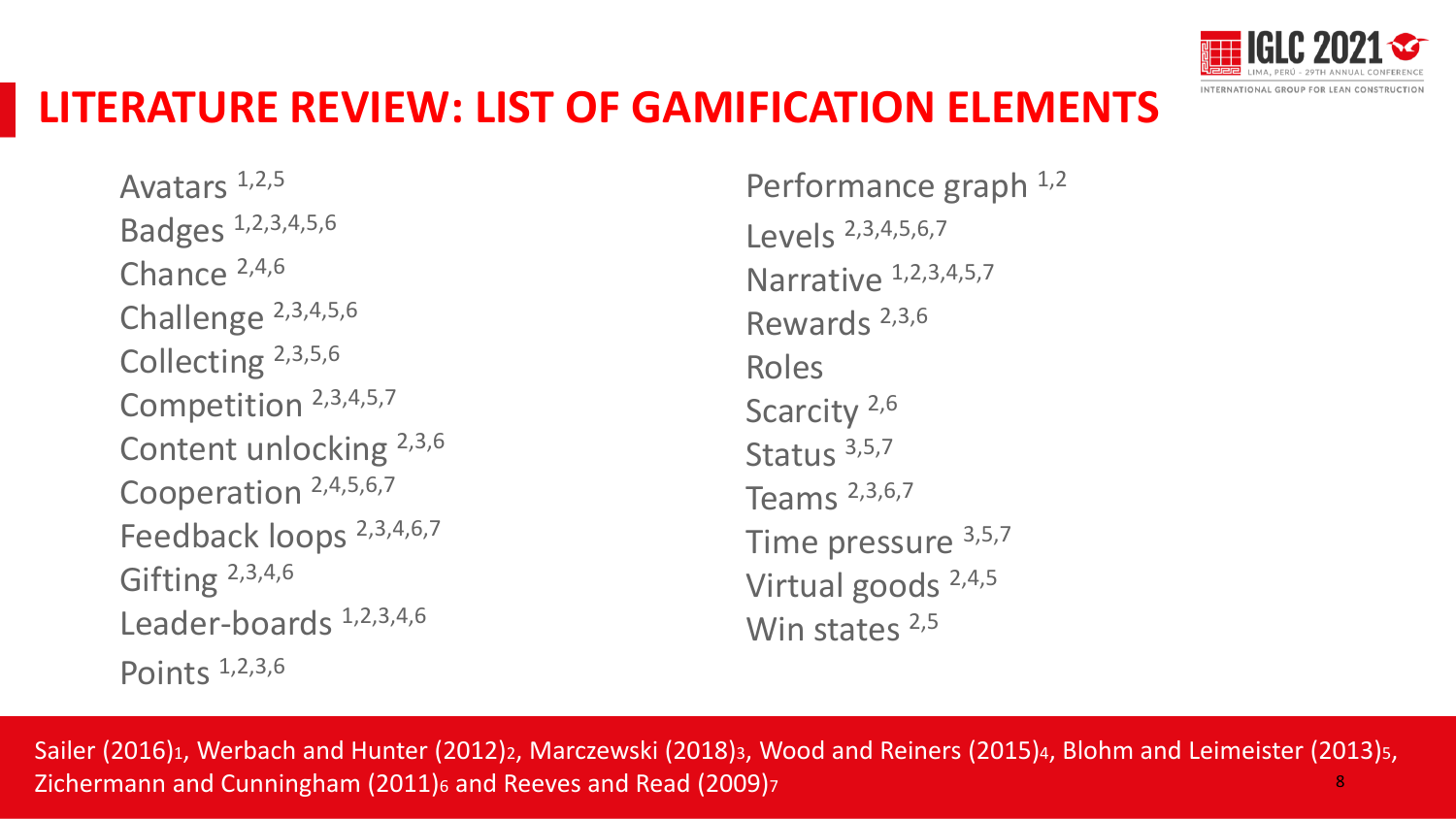

### **…SOME OF THOSE GAMIFICATION ELEMENTS SEEM TO BE FAMILIAR FROM LEAN CONSTRUCTION TRAININGS!**

#### **Our observations:**

| Lean Construction<br>Approach    | Number of<br>investigated<br>trainings |
|----------------------------------|----------------------------------------|
| Last-Planner <sup>®</sup> System | 3                                      |
| Takt planning and takt control   | 3                                      |
| <b>5S</b>                        |                                        |
| Δ3                               |                                        |



**Figure 1.** impression of the observations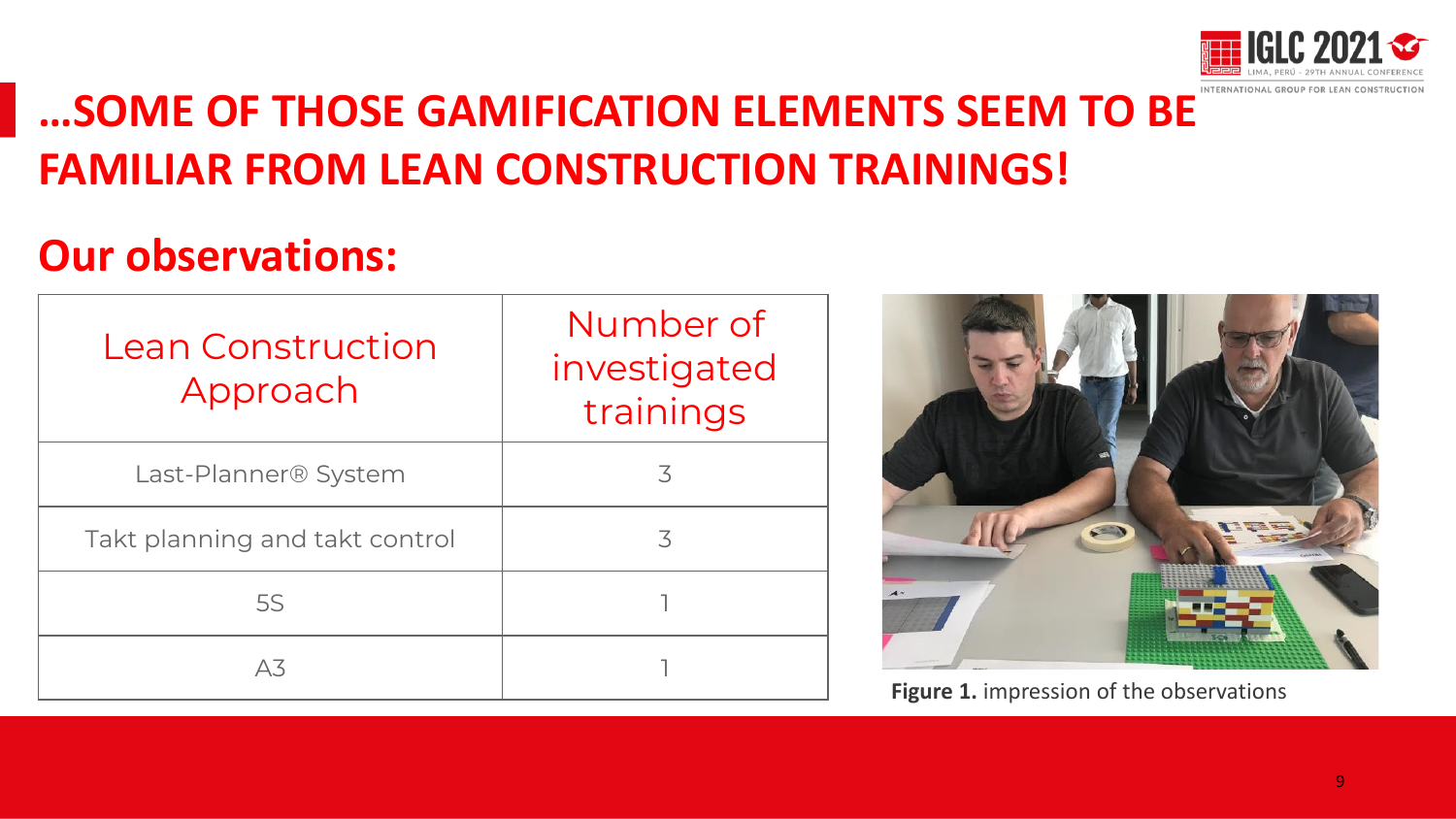

#### **OBSERVATIONS**

Similar pattern:

- 1st round: Participants receive information about different roles within the project teams. Information on the task and desired goals, such as a maximum assembly time, desired quality or a budget is given.
	- High pressure on the participants
	- The Participants fail with their tasks
	- review of the processes and issues, ranking of performance and the level of cooperation Presentación Presentación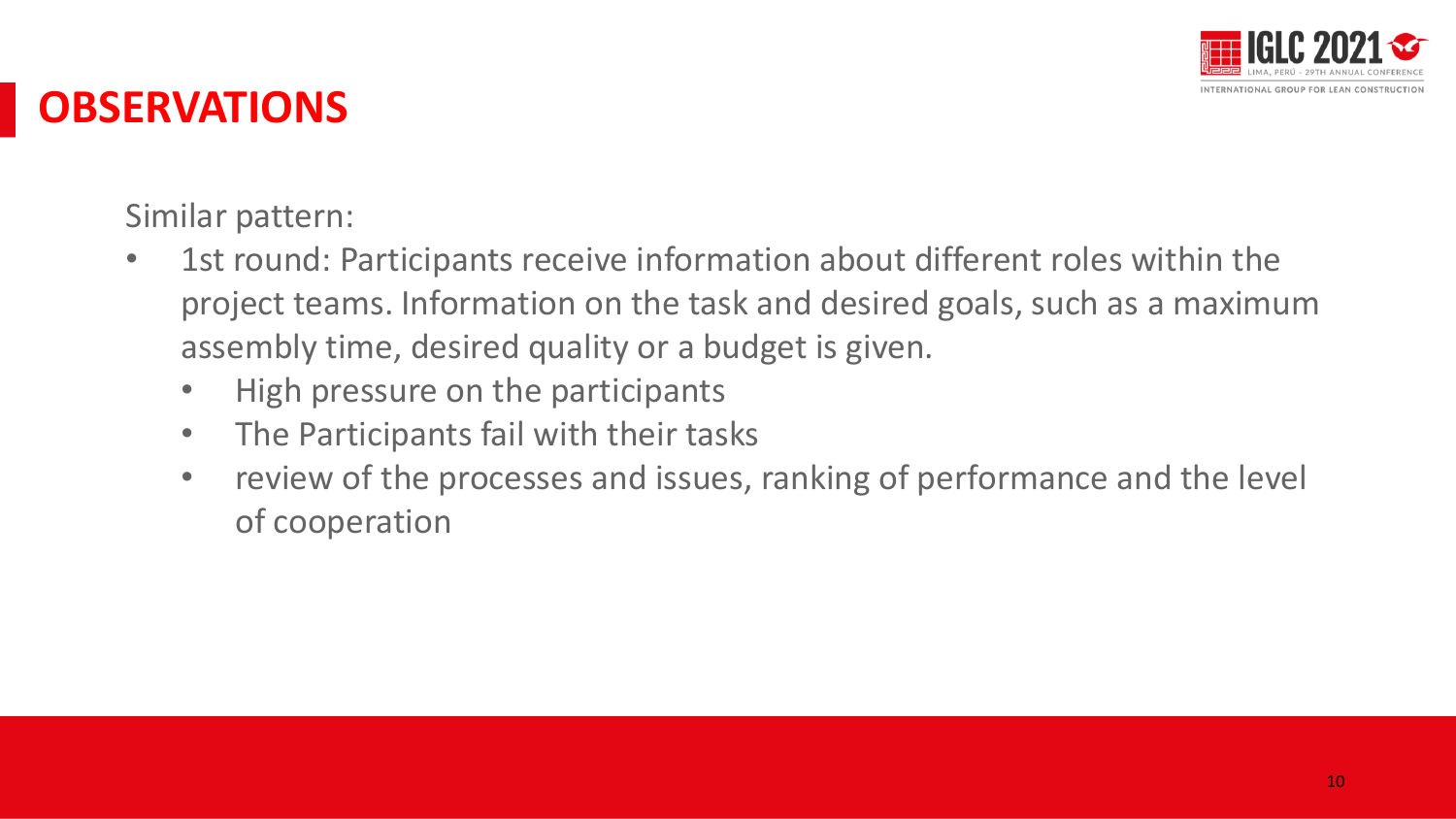

#### **OBSERVATIONS**

Similar pattern:

- 2nd round: Participants apply the tought Lean Construction approach.
	- They can usually fulfill the game objectives
	- review of the processes and issues, ranking of performance and the level of cooperation
	- Discussion about ways of implementing the Lean Construction approaches on sites Presidente Leuri Construction upproudites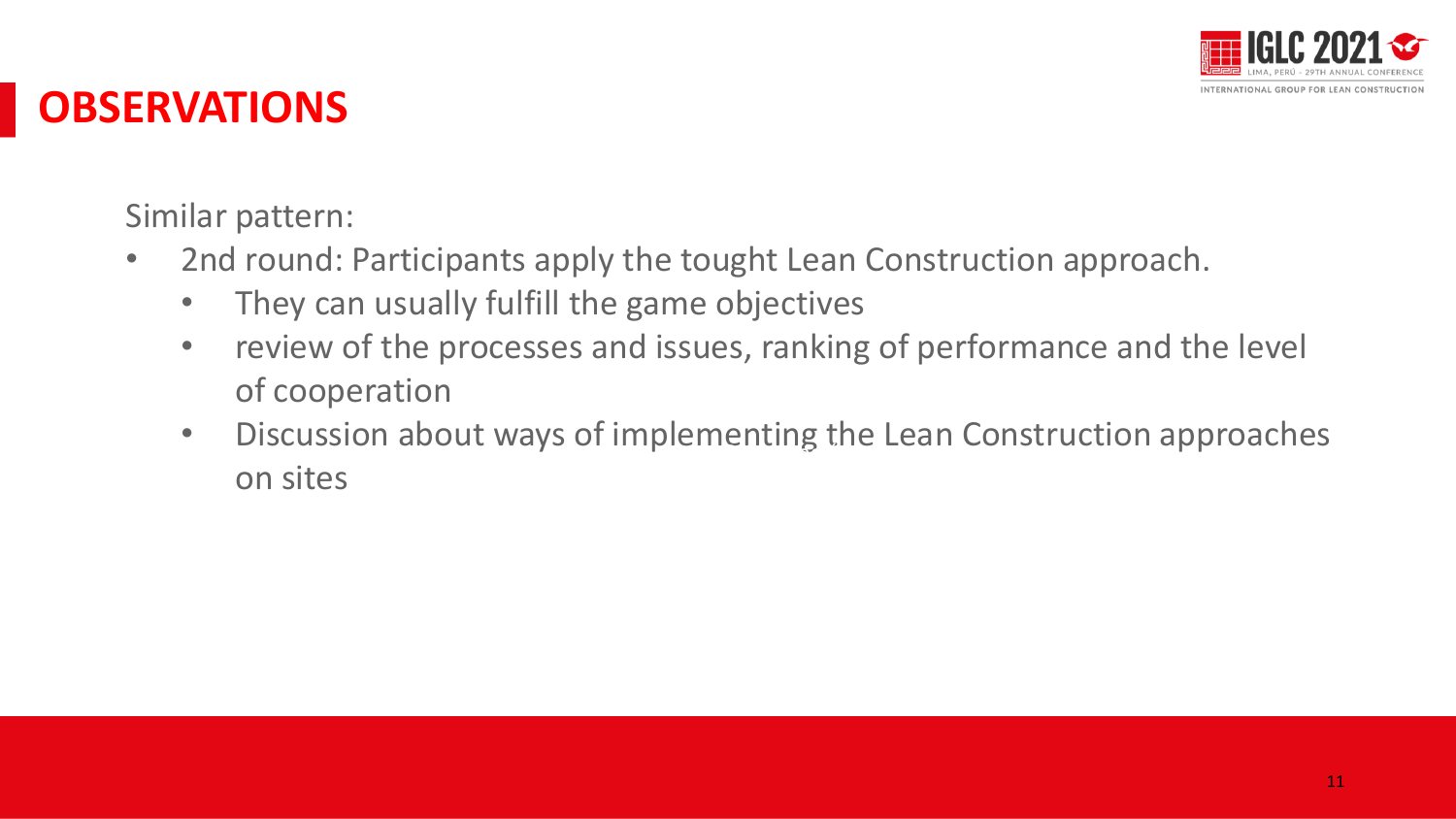

#### **OBSERVATIONS**

Effects:

- The participants learn theoretically the Lean Construction approaches
- The participants are motivated to apply the approacheson their projects through the direct comparison of failing in the 1st round without applying the approaches and the 2nd round with applying the Lean Construction approaches Presentación Presentación Presentación Presentación Presentación Presentación Presentación Presenta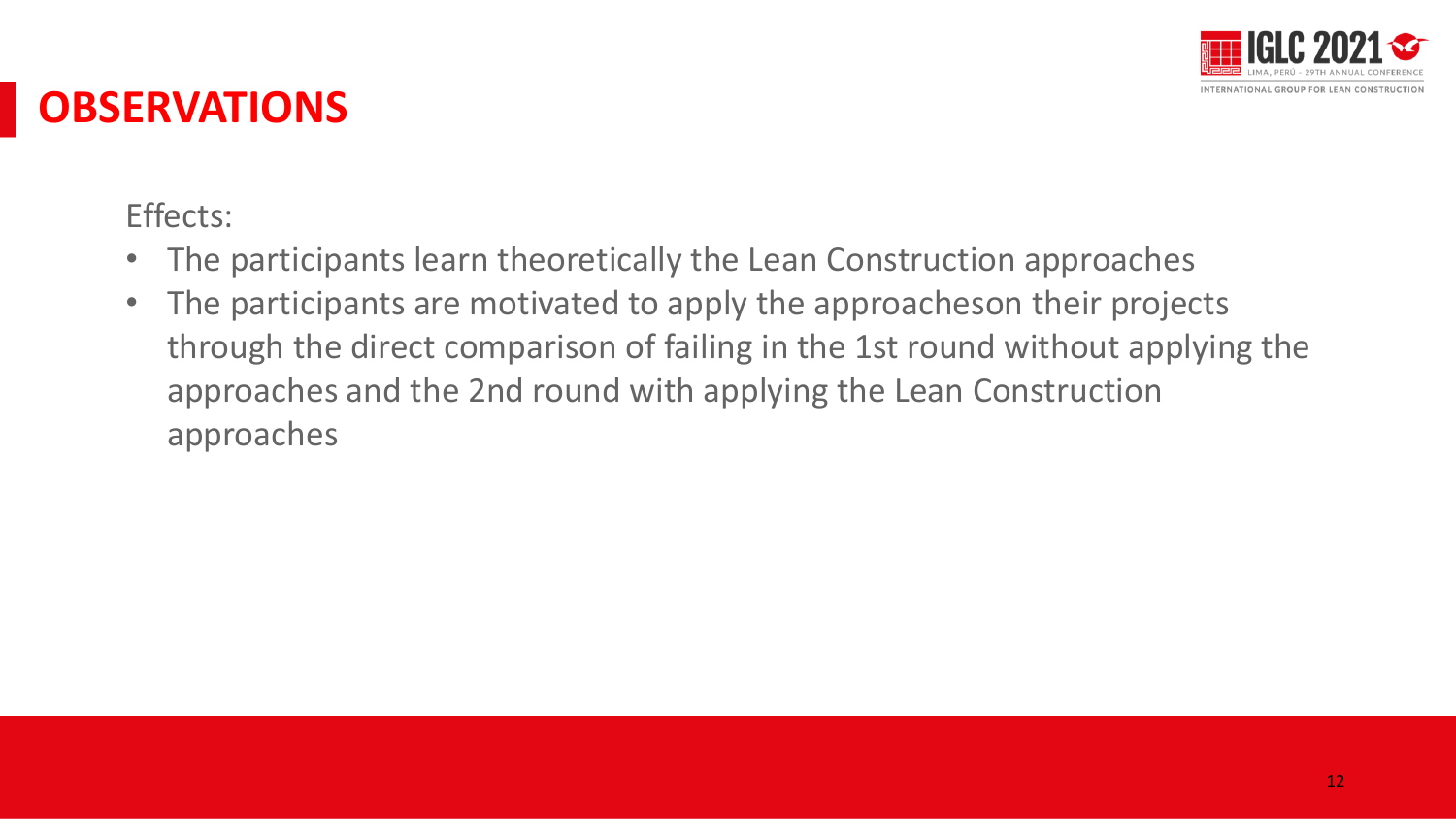

### **APPLIED GAMIFICATION ELEMENTS IN LC TRAININGS**

Avatars 1,2,5 Badges 1,2,3,4,5,6 Chance 2,4,6 Challenge 2,3,4,5,6 Collecting 2,3,5,6 Competition 2,3,4,5,7 Content unlocking 2,3,6 Cooperation 2,4,5,6,7 Feedback loops 2,3,4,6,7 Gifting 2,3,4,6 Leader-boards  $1,2,3,4,6$ Points 1,2,3,6 ✓  $\frac{1}{2}$ ✓

Performance graph 1,2 Levels 2,3,4,5,6,7 Narrative 1,2,3,4,5,7 Rewards 2,3,6 Roles Scarcity<sup>2,6</sup> Status 3,5,7 Teams 2,3,6,7 Time pressure 3,5,7 Virtual goods 2,4,5 Win states 2,5  $\frac{1}{2,6}$  $\frac{1}{2}$  $(\checkmark)$ ✓

Sailer (2016)<sub>1</sub>, Werbach and Hunter (2012)<sub>2</sub>, Marczewski (2018)<sub>3</sub>, Wood and Reiners (2015)<sub>4</sub>, Blohm and Leimeister (2013)<sub>5</sub>, Zichermann and Cunningham (2011)<sup>6</sup> and Reeves and Read (2009)<sup>7</sup> 13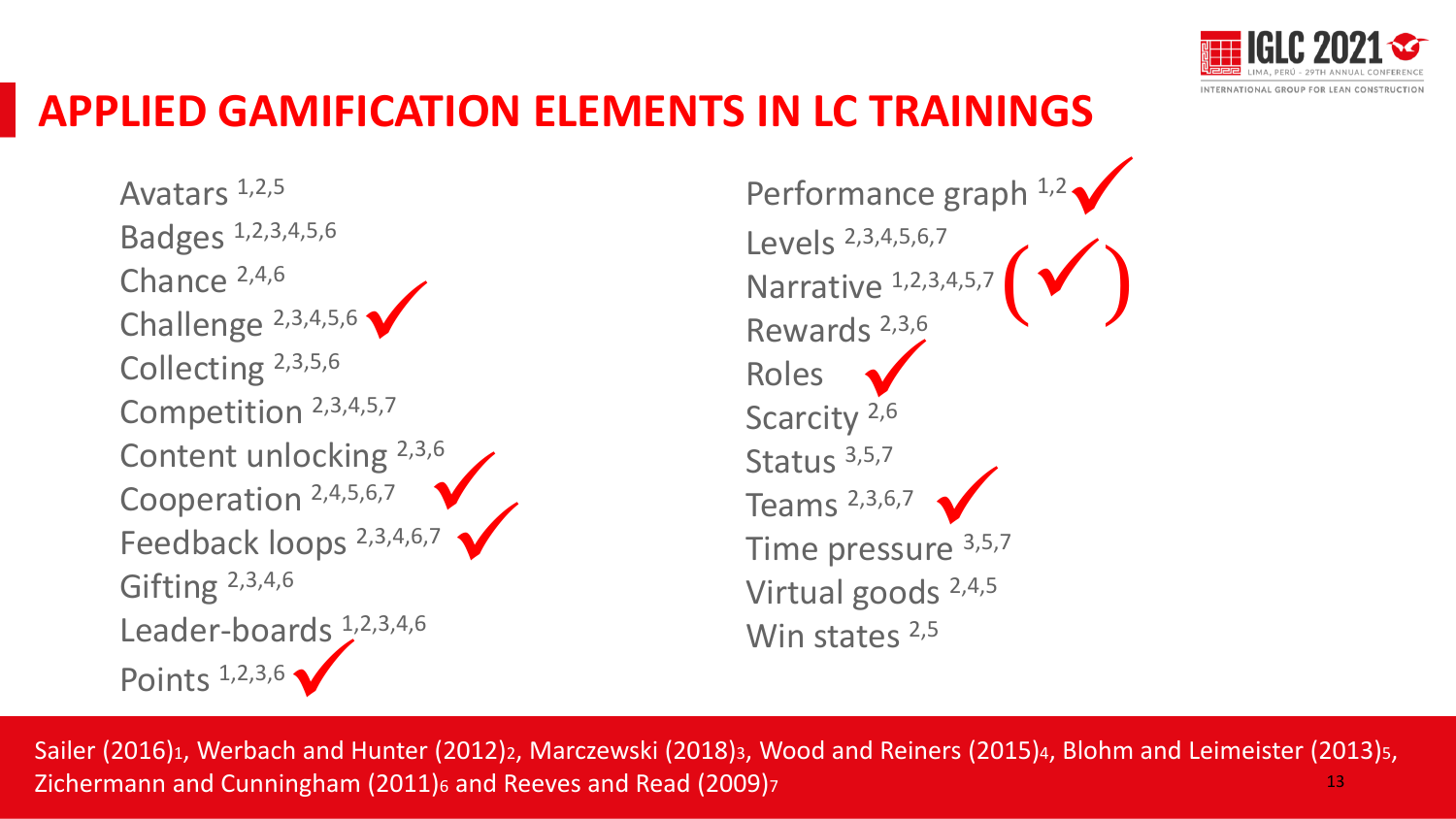

### **CONCLUSIONS**

- Some Gamification elements are already applied in Lean Construction trainings but not all
- There is potential to improve Lean Construction trainings through adding additional Gamification elements
- We hope that our paper helps Lean Construction experts to apply more Gamification elements to improve their trainings to use Gamification's full potentials Presentación Presentación Presentación Presentación Presentación Presentación Presentación Presentación Present